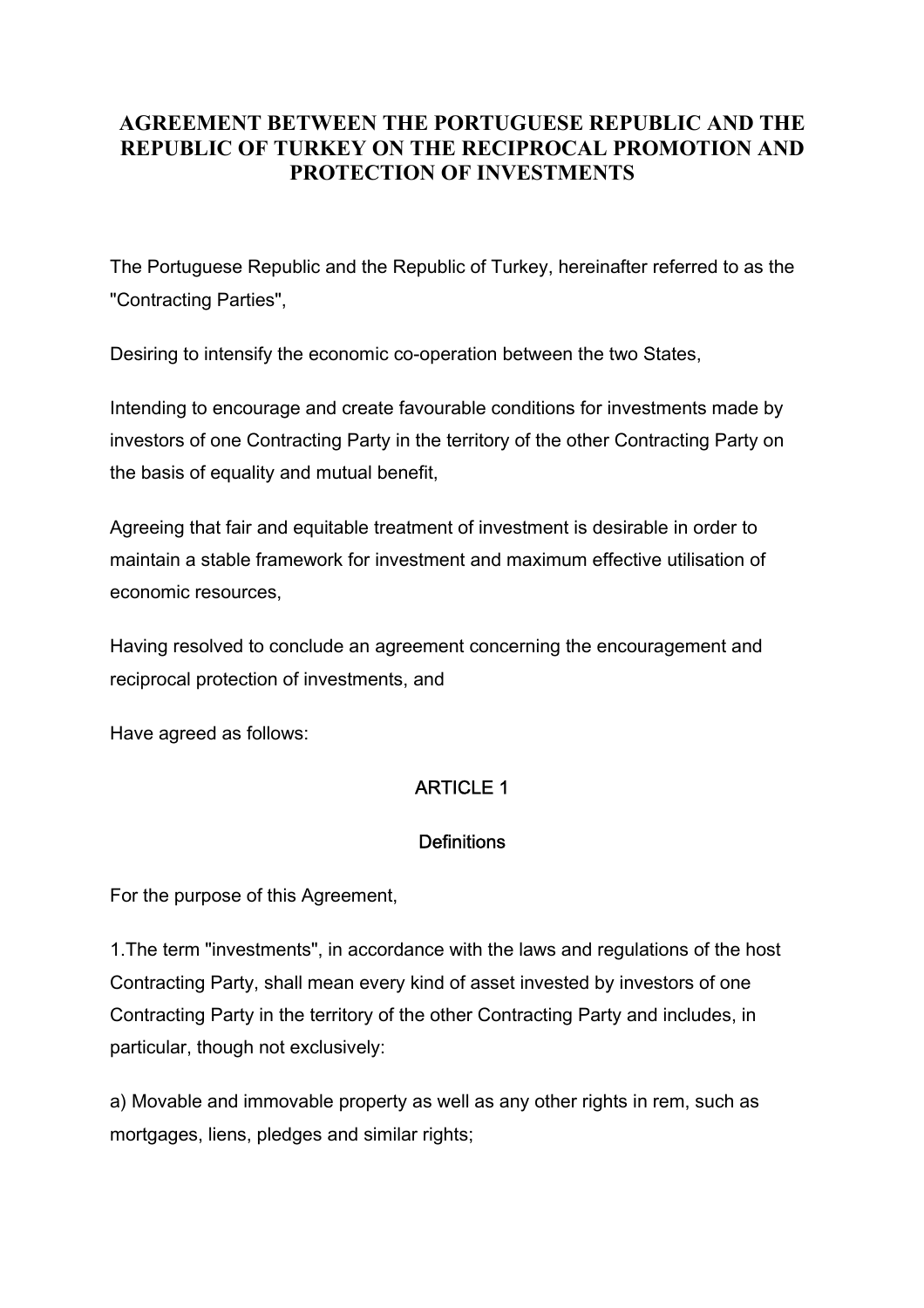b) Shares, stocks or other forms of interest in the equity of companies;

c) Claims to money or to any performance having an economic value;

d) Intellectual property rights such as copyrights, patents, industrial designs, trade marks, technical processes, know-how and good will and any other similar rights;

e) Concessions conferred by law, under a contract or an administrative act of a competent state authority, including concessions for prospecting, research and exploitation of natural resources;

Any alteration of the form in which assets are invested shall not affect their character as investments, provided that such a change does not contradict the laws and regulations of the relevant Contracting Party.

2. The term "returns" shall mean the amounts yielded by investments, over a given period, shall include in particular, though not exclusively, profits, dividends, interests, royalties, technical assistance fees or other forms of income related to the investments.

In cases where the returns of investment, as defined above, are reinvested, the income resulting from the reinvestment shall also be considered as income related to the first investments.

3. The term "investor" means:

a) natural persons having the nationality of either Contracting Party, in accordance with its laws and

b) legal persons, including corporations, commercial companies or other companies or associations, which have a main office in the territory of either Contracting Party and are incorporated or constituted in accordance with the law of that Contracting Party.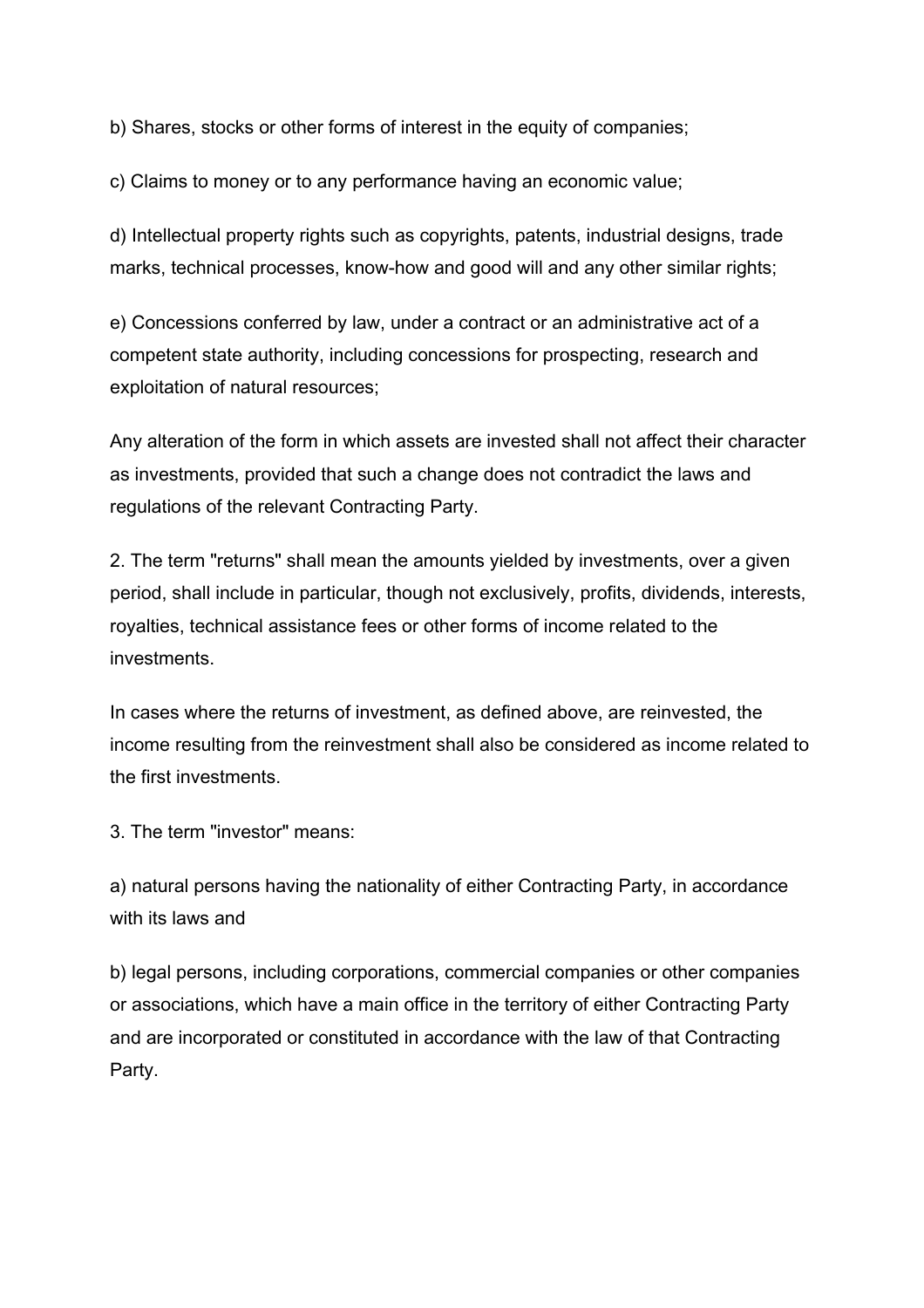4. The term "territory" means the land territory, their territorial seas, as well as the maritime areas over which they have jurisdiction for the purposes of exploring, exploiting, conserving and managing natural resources persuant to international law.

## ARTICLE 2

### Promotion and Protection of Investments

1. Each Contracting Party shall promote and encourage, as far as possible, within its territory investments made by investors of the other Contracting Party and shall admit such investments into its territory in accordance with its laws and regulations on a basis not less favourable than that accorded in similar situations to investments of investors of any third State. It shall in any case accord such investments fair and equitable treatment.

2. Investments made by investors of either Contracting Party shall enjoy full protection and security in the territory of the other Contracting Party.

Neither Contracting Party shall in any way impair by unreasonable, arbitrary or discriminatory measures the management, maintenance, use, enjoyment or disposal of investments in its territory of investors of the other Contracting Party.

## ARTICLE 3

#### Treatment of Investments

1. Investments made by investors of one Contracting Party in the territory of the other Contracting Party, as also the returns therefrom, shall be accorded treatment which is fair and equitable and not less favourable than the latter Contracting Party accords to the investments and returns of its own investors or to investors of any third State.

2. Investors of one Contracting Party shall be accorded by the other Contracting Party, as regards the management, maintenance, use, enjoyment or disposal of their investments, treatment which is fair and equitable and not less favourable than the latter Contracting Party accords its own investors or to investors of any third State.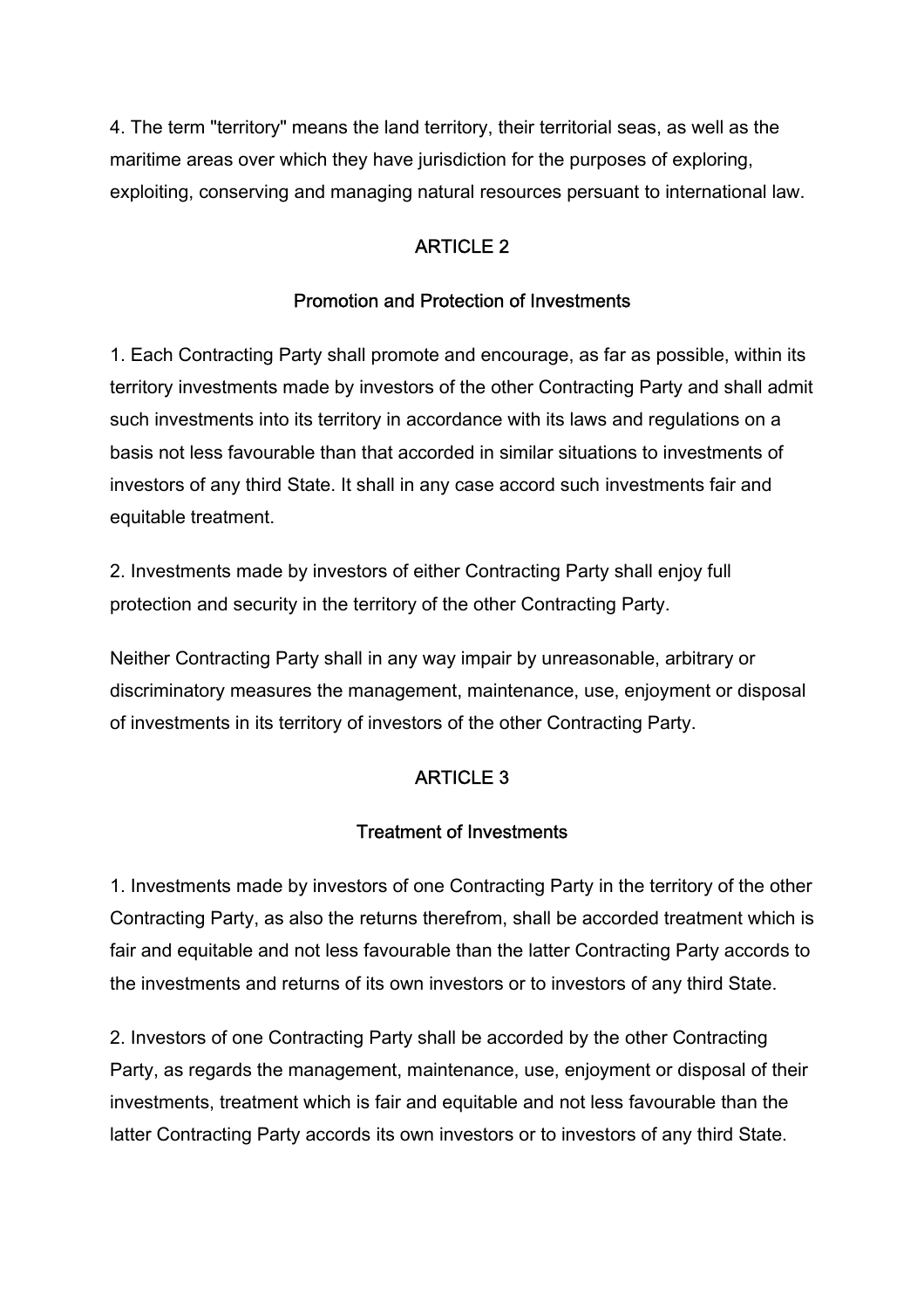3. Subject to the laws and regulations of the Contracting Parties relating to the entry, sojourn and employment of aliens, each Contracting Party undertakes to examine in good faith the request of investors of the other Contracting Party concerning the entry and stay in its territory for the purpose of investment and activities related to their investments.

# ARTICLE 4

### **Exceptions**

The provisions of Articles 2 and 3 shall not be construed so as to oblige one Contracting Party to extend to the investors of the other Contracting Party the benefit of any treatment, preference or privilege which may be extended by the former Contracting Party by virtue of:

a) any existing or future free trade area, customs union, common market or other similar international agreements including other forms of regional economic cooperation to which either of the Contracting Parties is or may become a Party, and

b) any international agreement relating wholly or mainly to taxation.

# ARTICLE 5

## **Expropriation**

1. Investments made by investors of either Contracting Party in the territory of the other Contracting Party shall not be expropriated, nationalised or subject to any other measure with effects equivalent to expropriation or nationalisation (hereinafter referred to as expropriation) except in accordance with due process of law, for a public purpose, on a non- discriminatory basis and against prompt, effective and adequate compensation.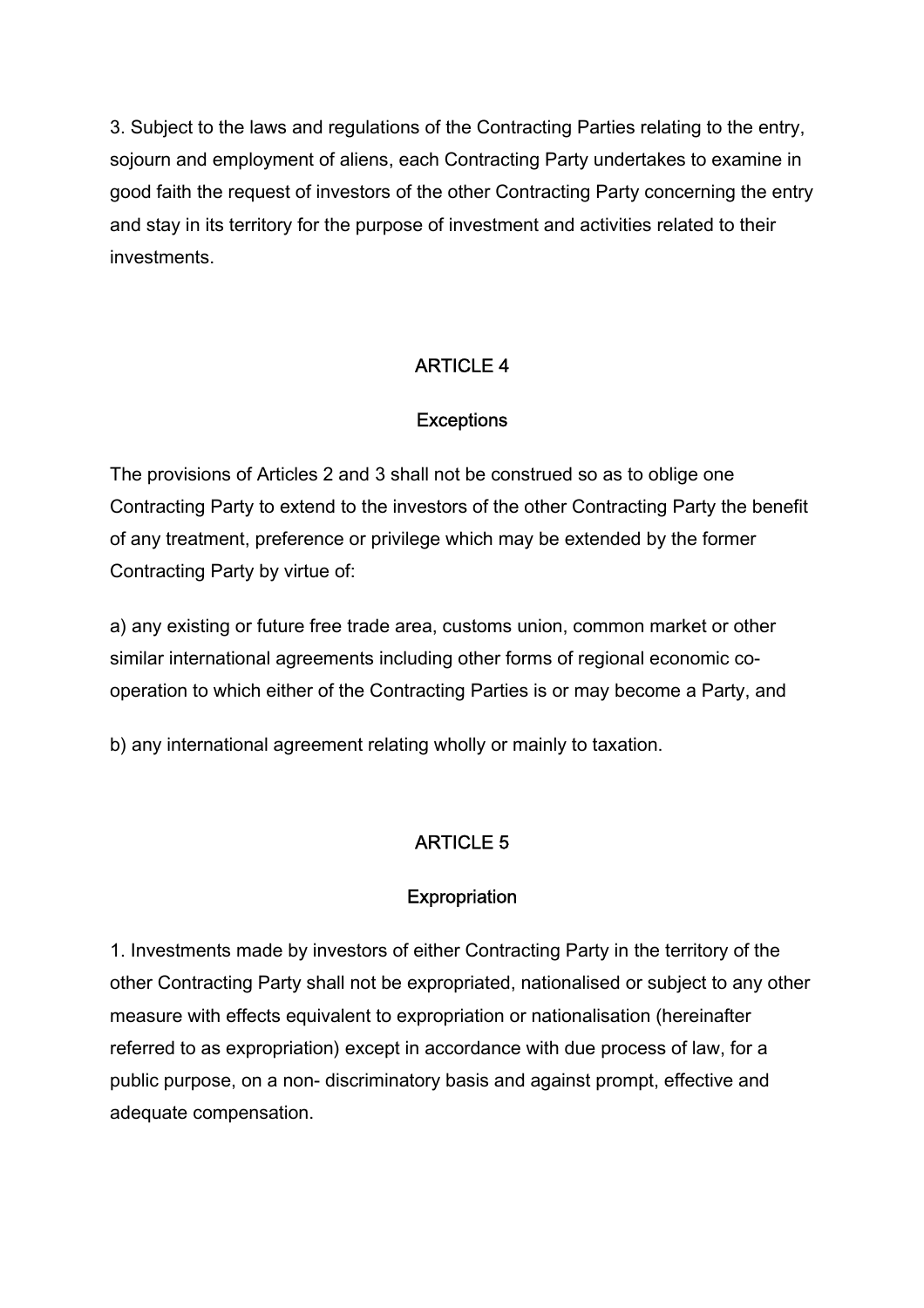2. Such compensation shall amount to the market value of the expropriated investments at the time of the expropriation or immediately before the expropriation became publicly known, whichever is earlier. The compensation shall be paid without delay, shall include interest until the date of payment.

3. The investor whose investments are expropriated, shall have the right under the laws of expropriating Contracting Party to the prompt review by a judicial or other competent authority of that Contracting Party of his or its case and of valuation of his or its investments in accordance with the principles set out in this Article.

## ARTICLE 6

#### Compensation for Losses

Investors of either Contracting Party whose investments suffer losses in the territory of the other Contracting Party owing to war or armed conflict, a state of national emergency or other similar events, shall be accorded treatment no less favourable by the latter Contracting Party than that Contracting Party accords to the investments of its own investors, or to the investments of investors of any third State, whichever is more favourable, as regards any measure it adopts in relation to such losses.

#### ARTICLE 7

#### **Transfers**

1. Each Contracting Party shall ensure that all payments relating to an investment in its territory of an investor of another Contracting Party may be freely transferred into and out of its territory without delay. These transfers include in particular, though not exclusively:

a) capital and additional amounts necessary to maintain or increase the investments;

b) the returns defined in Paragraph 2, Article 1 of this Agreement;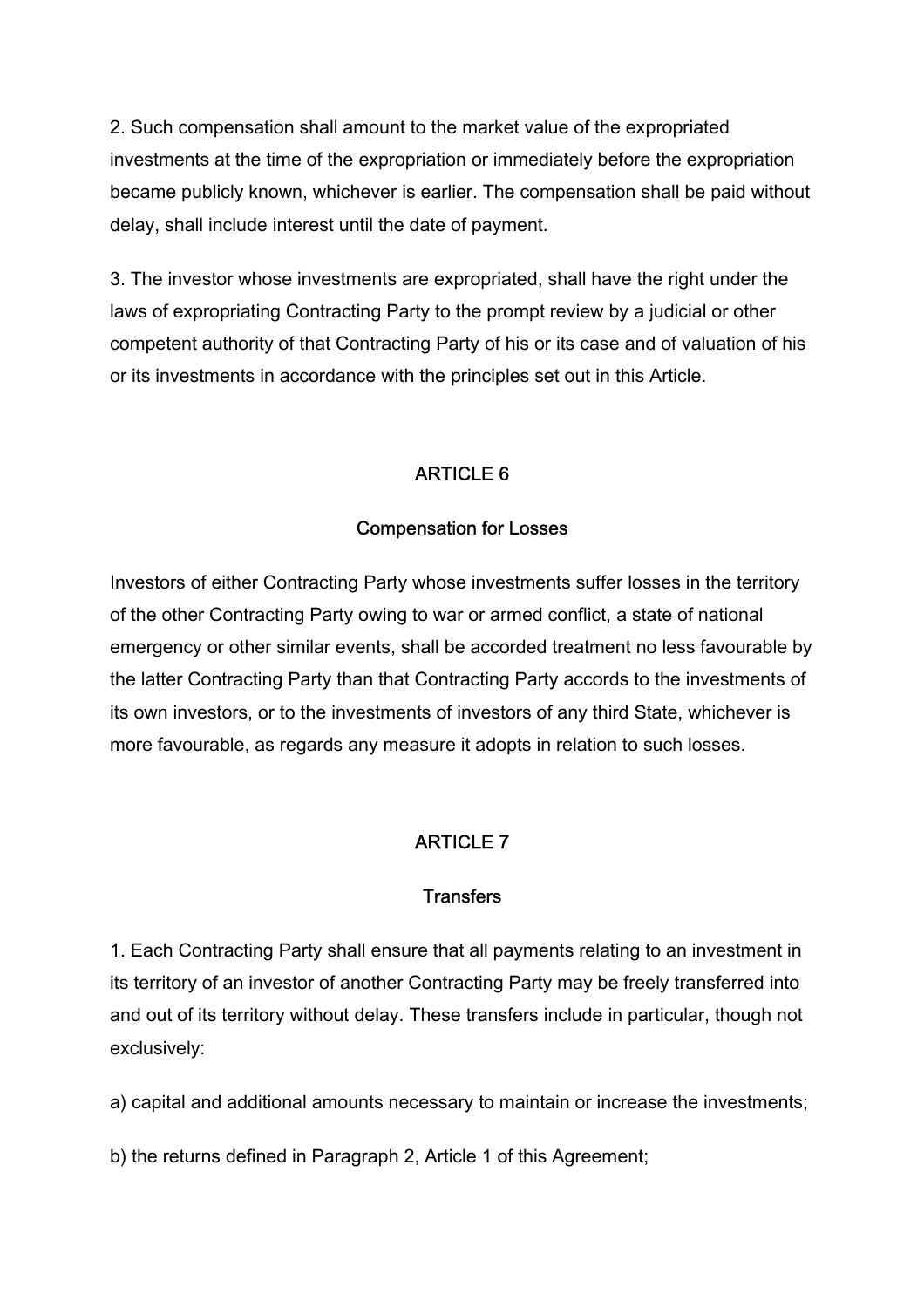c) funds in service and repayment of loans in connection with investments;

d) the proceeds obtained from the sale or from the total or partial liquidation of the investment;

e) any compensation or other payment referred to in Articles 5 and 6 of this Agreement; or

f) payments made in accordance with Article 8 of this Agreement;

g) salaries, wages and other remuneration received by the nationals of one Contracting Party who have obtained in the territory of the other Contracting Party the corresponding work permit relative to an investment;

h) payments arising from an investment dispute.

2. The transfers referred to in this Article shall be made at the exchange rate applicable on the date of the transfer in convertible currency.

## ARTICLE 8

#### **Subrogation**

1. If either Contracting Party or its designated agency makes any payment to one of its investors as a result of a guarantee covering non-commercial risks in respect of an investment made in the territory of the other Contracting Party, the former Contracting Party shall be subrogated to the rights of this investor, and may exercise them according to the same terms and conditions as the original holder.

2. Disputes between a Contracting Party and an insure shall be settled in accordance with the provisions of Article 10 of this Agreement.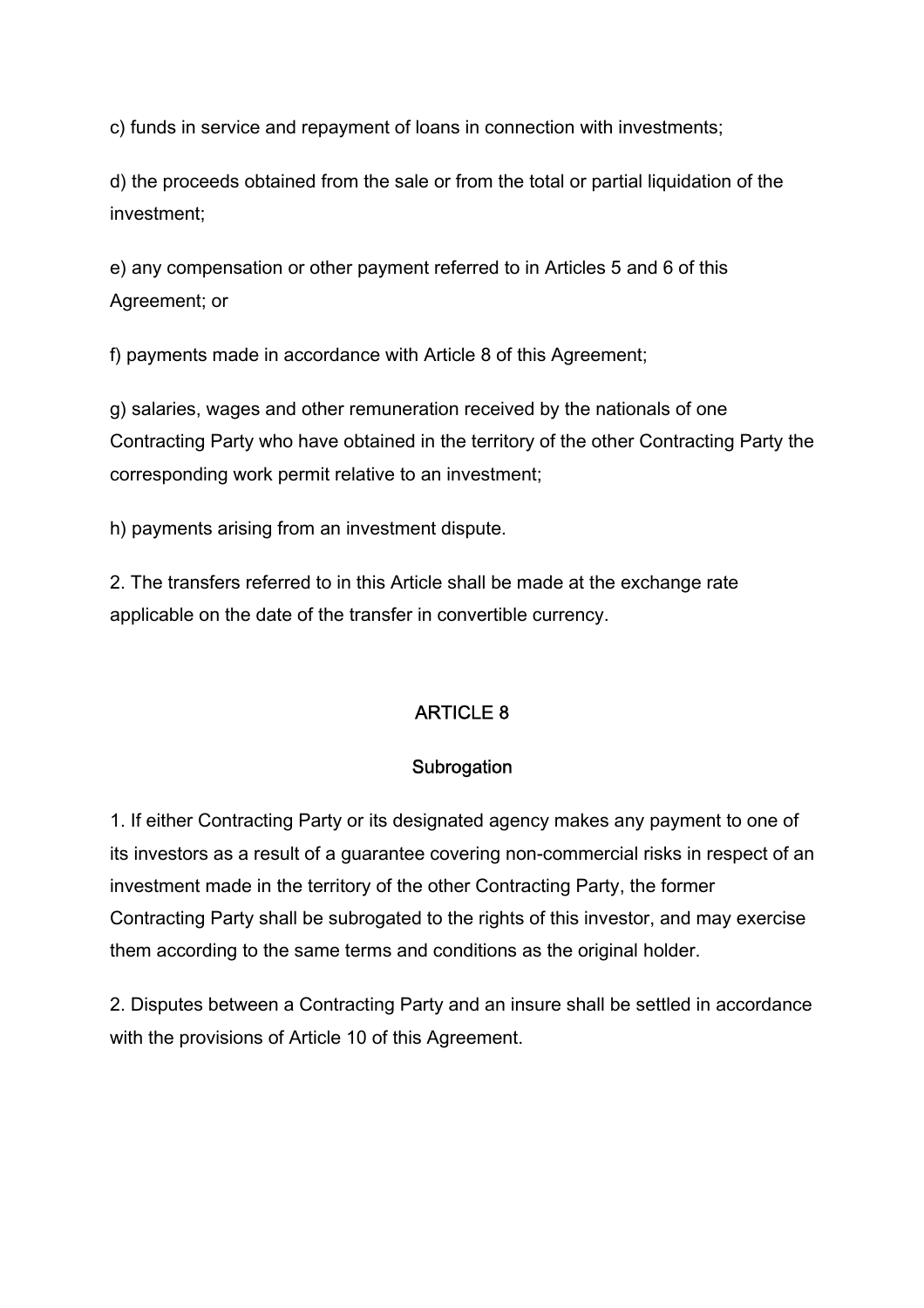## ARTICLE 9

#### Disputes between the Contracting Parties

1. Disputes between the Contracting Parties concerning the interpretation and application of this Agreement should, as far as possible, be settled by negotiations through diplomatic channels.

2. If the Contracting Parties fail to reach such settlement within six (6) months after the beginning of negotiations, the dispute shall, upon the request of either Contracting Party, be submitted to an arbitral tribunal, established in accordance with the provisions of this Article.

3. The Arbitral Tribunal shall be constituted ad hoc, as follows: Each of the Contracting Parties shall appoint one member and these two members shall propose a national of a third State, with which both Contracting Parties have diplomatic relations, as chairman to be appointed by the two Contracting Parties. The members shall be appointed within two (2) months and the chairman shall be appointed within three (3) months from the date on which either Contracting Party notifies the other that it wishes to submit the dispute to an arbitral tribunal.

4. If the deadlines specified in paragraph 3 of this Article are not complied with, either Contracting Party may, in the absence of any other agreement, invite the President of the International Court of Justice to make the necessary appointments. If the President is prevented from doing so, or is a national of either Contracting Party, the Vice-President shall be invited to make the necessary appointments.

If the Vice-President is also a national of either Contracting Party or if he is prevented from making the appointments for any other reason, the appointments shall be made by the member of the Court who is next in seniority and who is not a national of either Contracting Party.

5. The tribunal shall have three months from the date of the selection of the chariman to agree upon rules of procedure consistent with the other provisions of this Agreement. In the absense of such agreement, the tribunal shall request the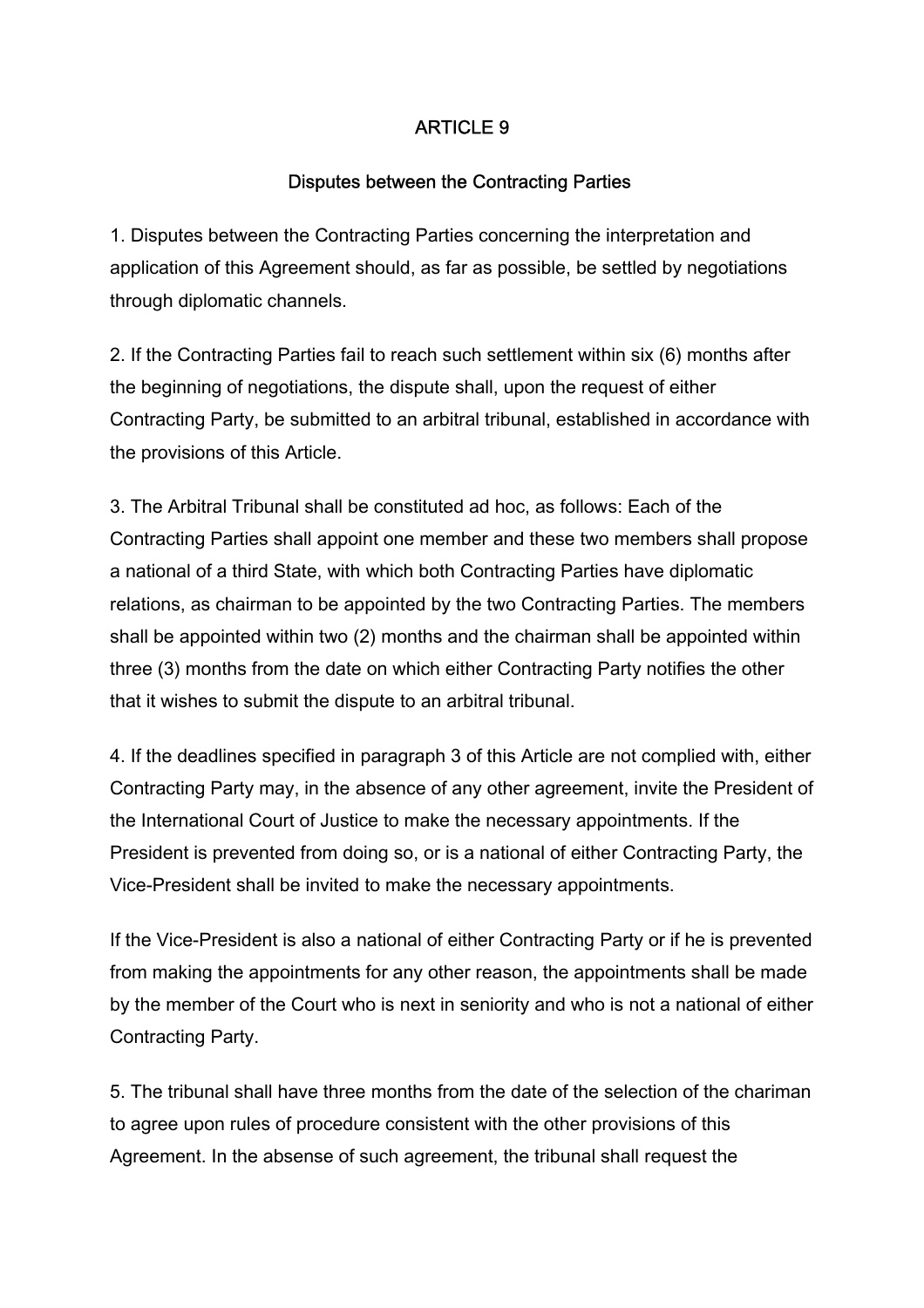President of the International Court of Justice to designate rules of procedure, taking into account generaly recognized rules of international arbitral procedure.

6. Unless otherwise agreed, all submissions shall be made and all hearings shall be completed within eight months of the date of selection of the third arbitrator, and the tribunal shall render its decision within two months after the date of the final submissions or the date of the closing of the hearings, whichever is later.

7. The Arbitral Tribunal shall rule according to majority vote. The decisions of the tribunal shall be final and binding on both Contracting Parties. Each Contracting Party shall be responsible for the costs of its own member and of its representatives at the arbitral proceedings. Both Contracting Parties shall assume an equal share of the expenses incurred by the chairman, as well as any other expenses. The tribunal may make a different decision regarding costs.

### ARTICLE 10

#### Disputes between a Contracting Party and an Investor of the other Contracting Party

1. Any dispute which may arise between one Contracting Party and an investor of the other Contracting Party concerning an investment of that investor in the territory of the former Contracting Party shall be notified in writing by the investor to the recipient Contracting Party of the investment and shall, as far as possible, be settled amicably through negotiations.

2. If such dispute cannot be settled within a period of six (6) months from the date of request for settlement, the investor concerned may submit the dispute to:

a) the competent court of the Contracting Party for decision; or

b) the International Centre for the Settlement of Investment Disputes (ICSID) through conciliation or arbitration, established under the Convention on the Settlement of Investment Disputes between States and Nationals of other States, opened for signature in Washington D.C., on March 18, 1965;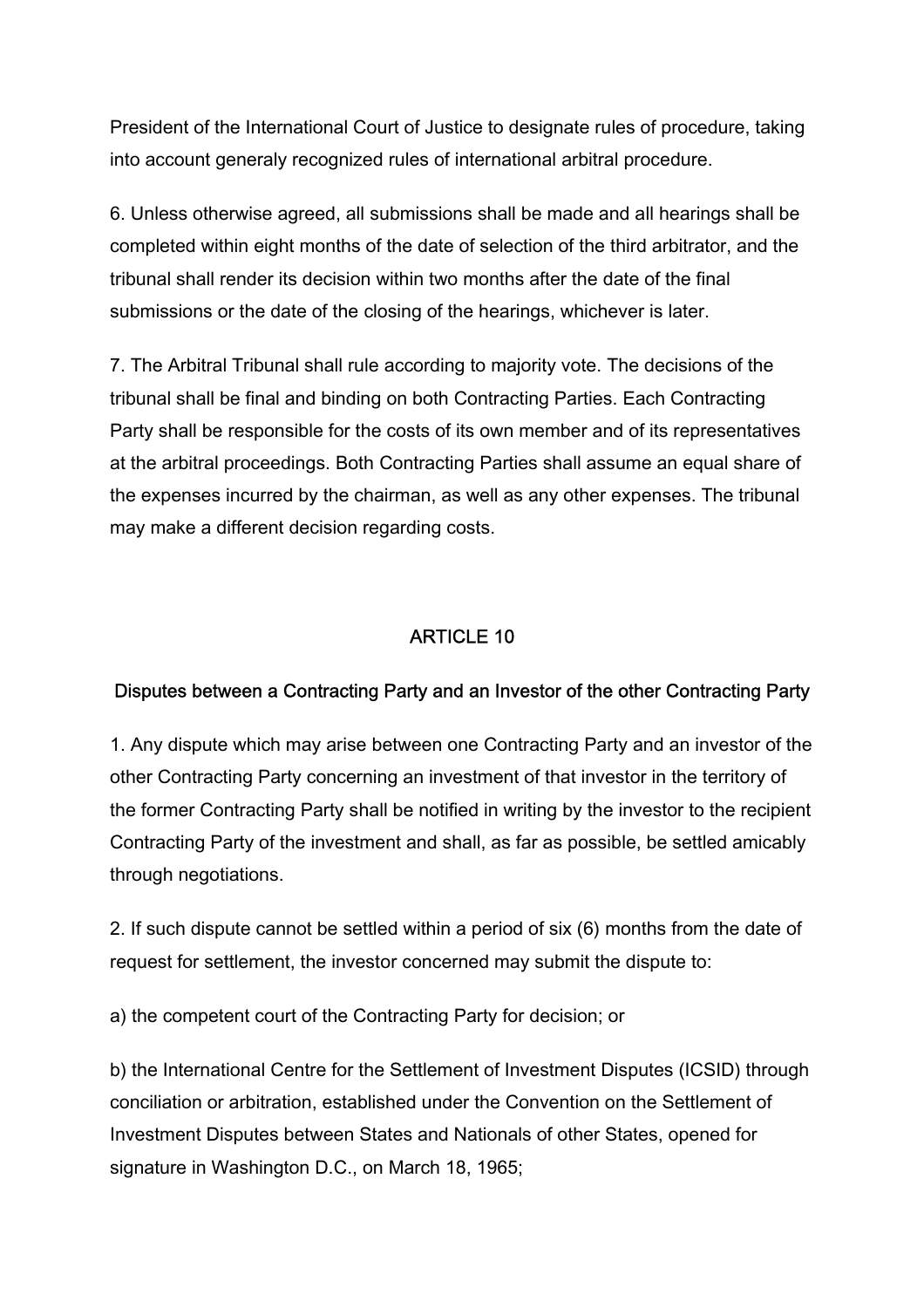c) an ad hoc court of arbitration laid down under the Arbitration Rules of Procedure of the United Nations Comission for International Trade Law, provided that, if the investor concerned has brought the dispute before the courts of justice of the Contracting Party that is a Party to the dispute and a final award has not been rendered within one year.

3. Neither Contracting Party shall pursue through diplomatic channels any matter referred to arbitration or refer the same matter to the dispute settlement procedure as defined in Article 9, until the proceedings have teminated or a Contracting Party has failed to abide by or to comply with the award.

4. The arbitration shall be based on:

a) the provisions of this Agreement;

b) the national laws and regulations of the Contracting Party in whose territory the investment was made, including the rules relative to conflicts of law.

5. The award shall be enforceable in accordance with the domestic law of the Contracting Party in whose territory the investment in question is situated.

#### ARTICLE 11

#### Application of other rules

If the provisions of law of either Contracting Party or obligations under international law existing at present or established hereafter between the Contracting Parties in addition to this Agreement contain a regulation, whether general or specific, entitling investments made by investors of the other Contracting Party to a treatment more favourable than is provided for by this Agreement, such provisions shall, to the extent that they are more favourable, prevail over this Agreement.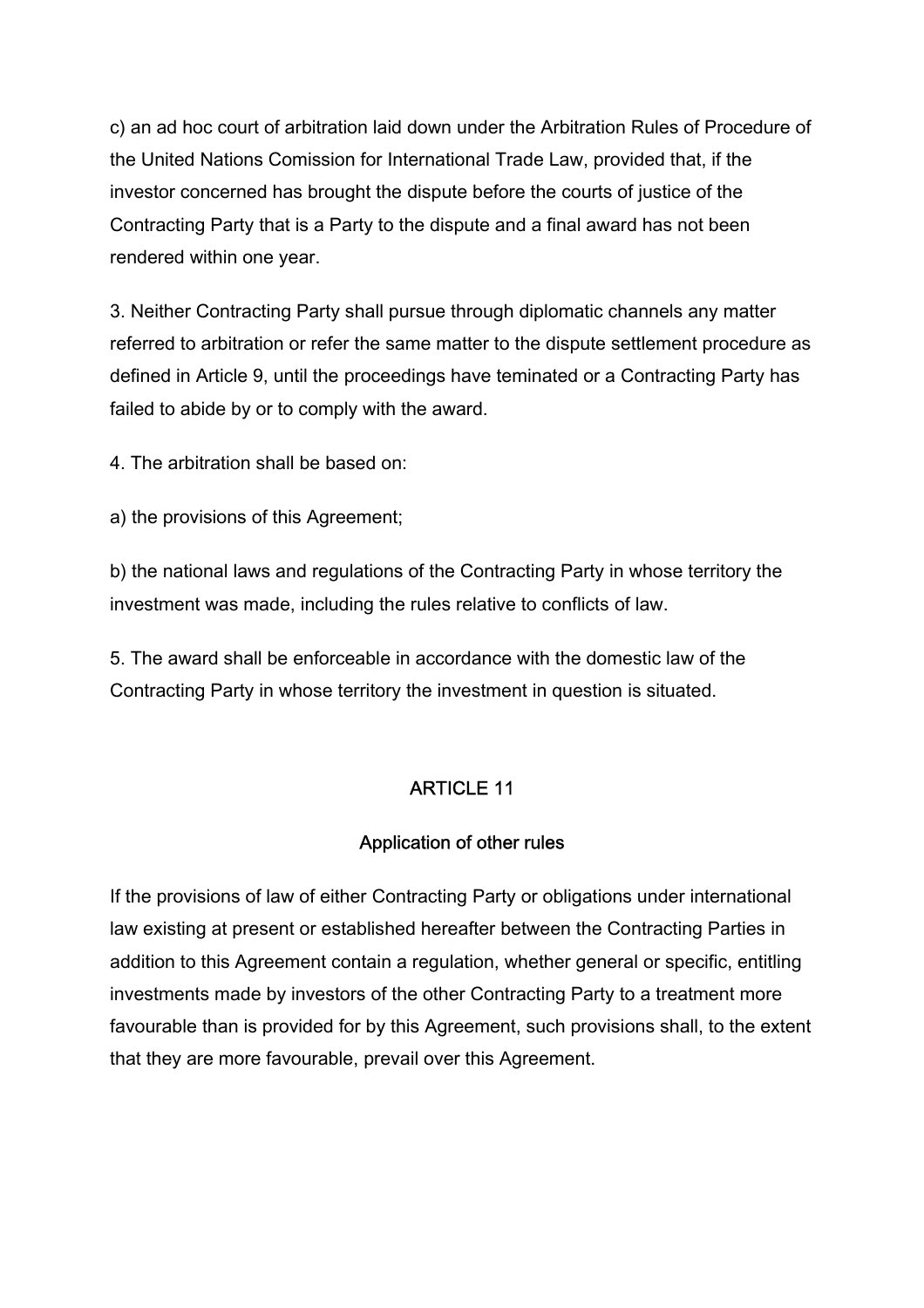### ARTICLE 12

#### Application of the Agreement

This Agreement shall apply to all investments, made by investors from one of the Contracting Parties in the territory of the other Contracting Party in accordance with the respective legal provisions, prior to as well as after its entry into force.

### ARTICLE 13

#### **Consultations**

Representatives of the Contracting Parties shall, whenever necessary, hold consultations on any matter affecting the implementation of this Agreement. These consultations shall be held on the proposal of one of the Contracting Parties at a place and a time to be agreed upon through diplomatic channels.

#### ARTICLE 14

#### Entry into force and duration

1. This Agreement shall enter into force thirty (30) days after the Contracting Parties notify each other in writing that their respective internal constitutional procedures have been fulfilled.

2. This Agreement shall remain in force for a period of ten (10) years, and continue in force thereafter unless, twelve (12) months before its expiration, either Contracting Party notifies the other in writing of its intention to terminate the Agreement.

3. In respect of investment made prior to the date of termination of this Agreement the provisions of Articles 1 to 13 shall remain in force for a further period of ten (10) years from the date of termination of this Agreement.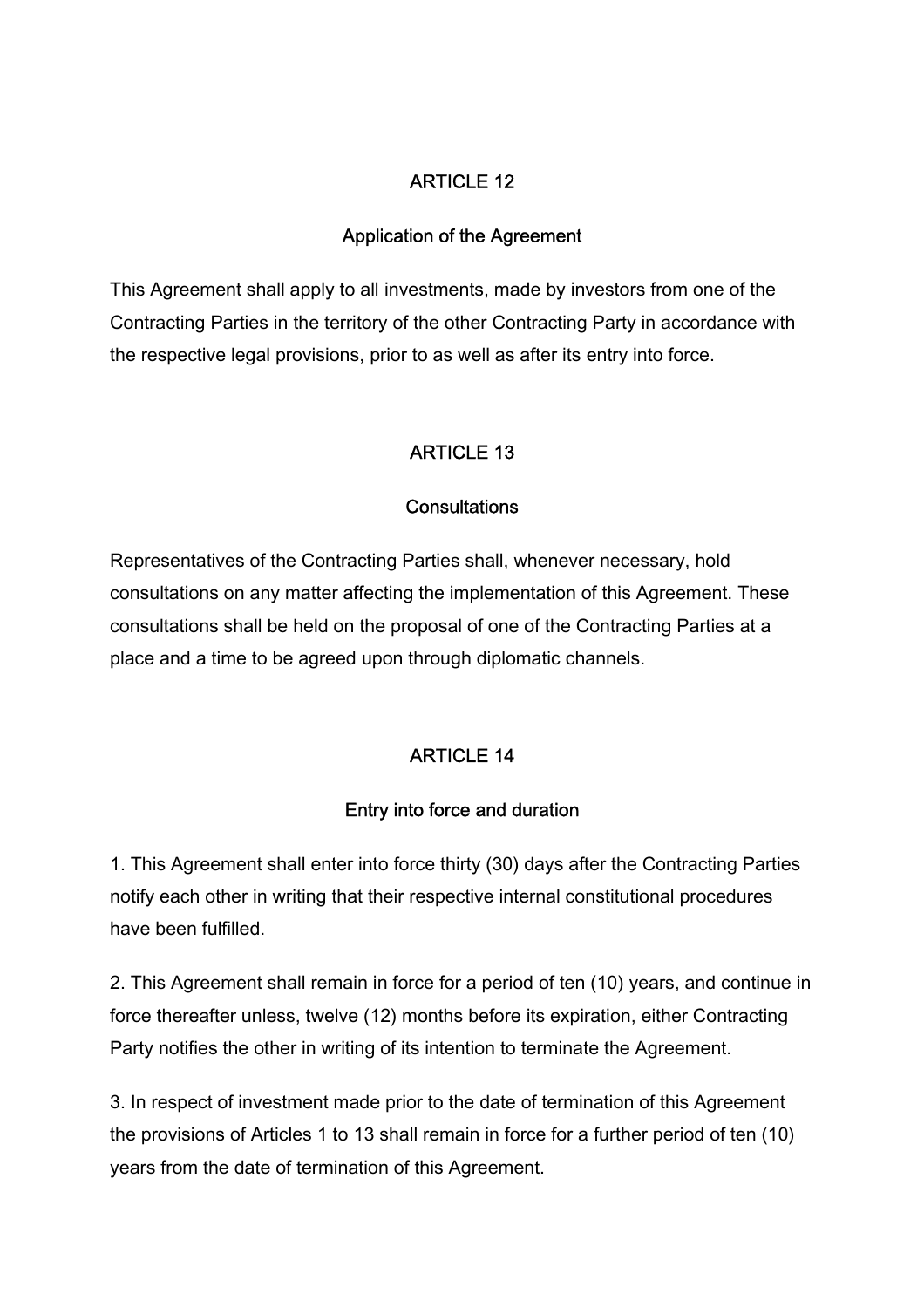IN WITNESS WHEROF, the undersigned representatives, duly authorised thereto, have signed the present Agreement.

Done in duplicate at this in Lisbon 17<sup>th</sup> day of February, 2001 in the Turkish, Portuguese and English languages, all texts being equally authentic. In case of any divergence of interpretation, the English text shall prevail.

FOR THE REPUBLIC OF TURKEY FOR THE PORTUGUESE REPUBLIC

# **PROTOCOL**

On the occasion of the signing of the Agreement between the Republic of Turkey and the Portuguese Republic on the Reciprocal Promotion and Protection of Investments, the undersigned duly authorised to this effect, have agreed also on the following provisions, which constitute an integral part of the said Agreement:

1. With reference to Article 2 of this Agreement:

The provisions of Article 2 of this Agreement should be applicable when investors of one of the Contracting Parties are already established in the territory of the other Contracting Party and wish to extend their activities or to carry out activities in other sectors.

Such investments shall be considered as new ones and, to that extent, shall be made in accordance with the rules on the admission of investments, according to Article 2 of this Agreement.

2. With reference to Article 3 of this Agreement:

The Contracting Parties consider that provisions of Article 3 of this Agreement shall be without prejudice to the right of either Contracting Party to apply the relevant provisions of their tax law which distinguish between tax-payers who are not in the same situation with regard to their place of residence or with regard to the place where their capital is invested.